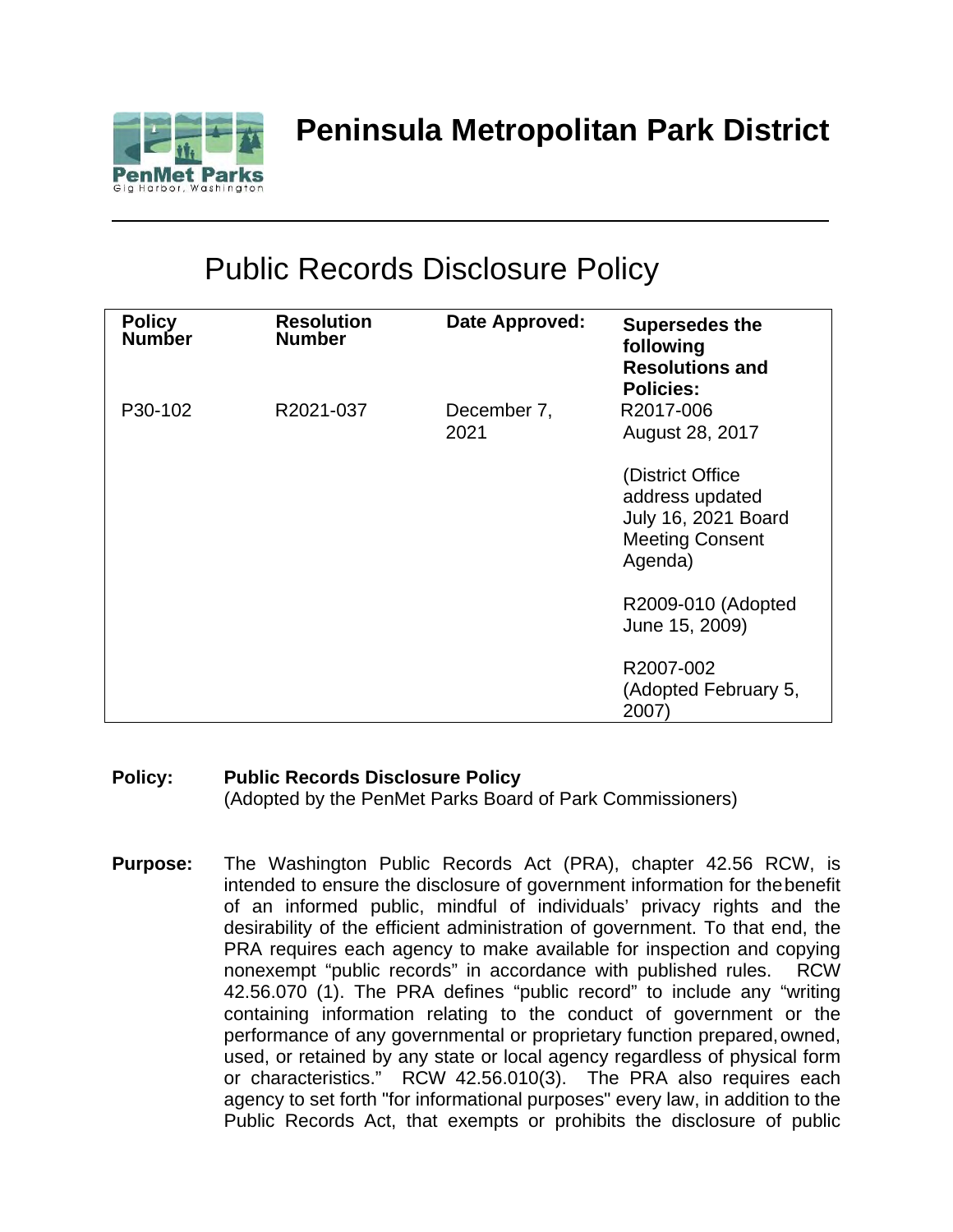records held by that agency (RCW 42.56.070(2)).

The purpose of this policy is to establish the procedures that the Peninsula Metropolitan Park District ("PenMet Parks" or "District") staff will follow when reviewing and responding to requests for public records within the PRA framework. The information contained in this document is designed to aid both those requesting public records and those responding to records requests. This policy and procedure should assist in guiding expectations of requesters and providing notice of a mechanism by which to appeal a records decision, if necessary.

The PRA and these rules will be interpreted in favor of disclosure. In carrying out its responsibilities under the act, PenMet Parks will be guided by the provisions of the PRA describing its purposes and interpretation. Provided, failure to comply with any provision of this policy shall not result in any liability imposed upon the District other than that required in the PRA.

This policy will be prominently displayed and made available for inspection and copying at PenMet Parks' administrative office pursuant to RCW 42.56.040.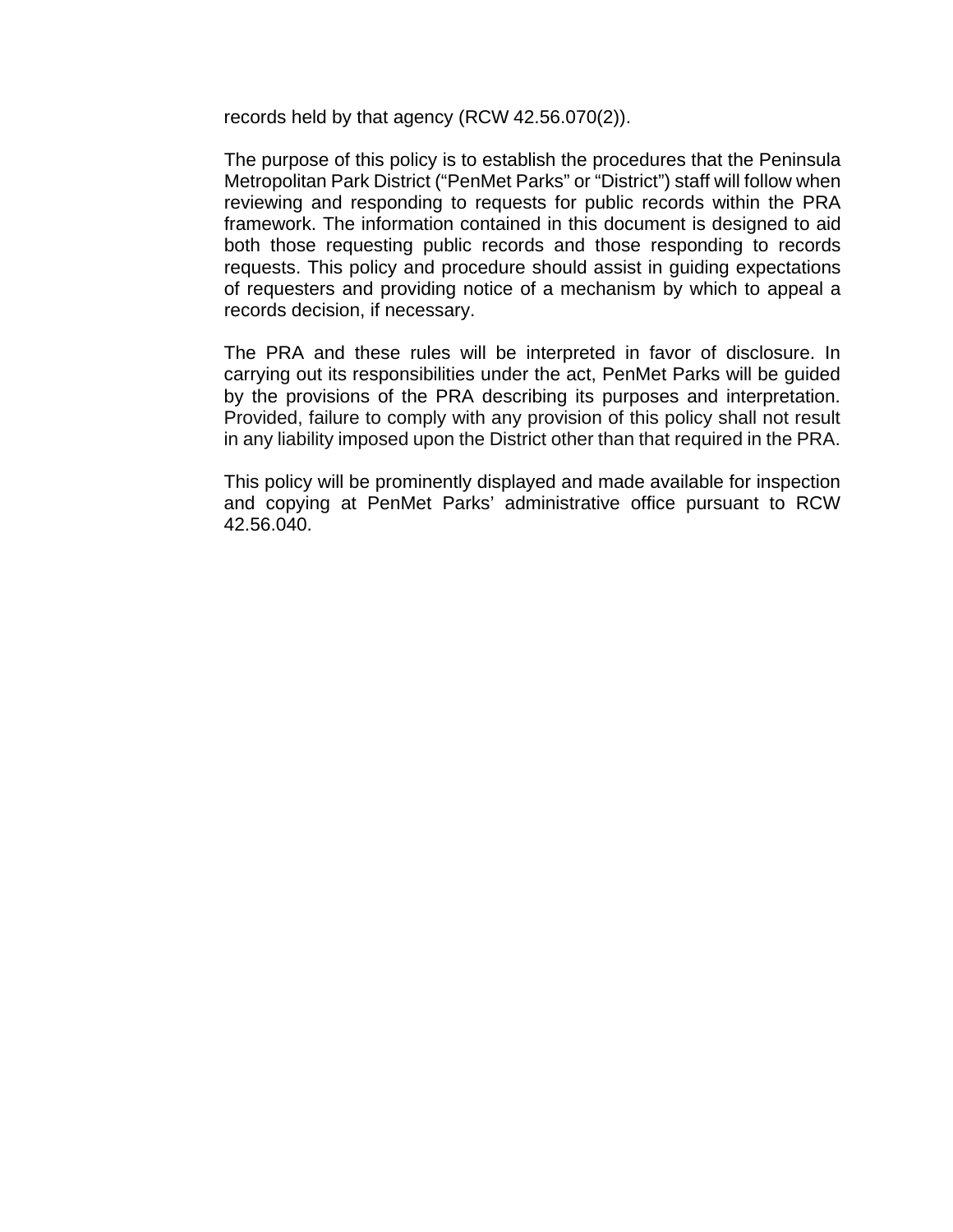# **Table of Contents**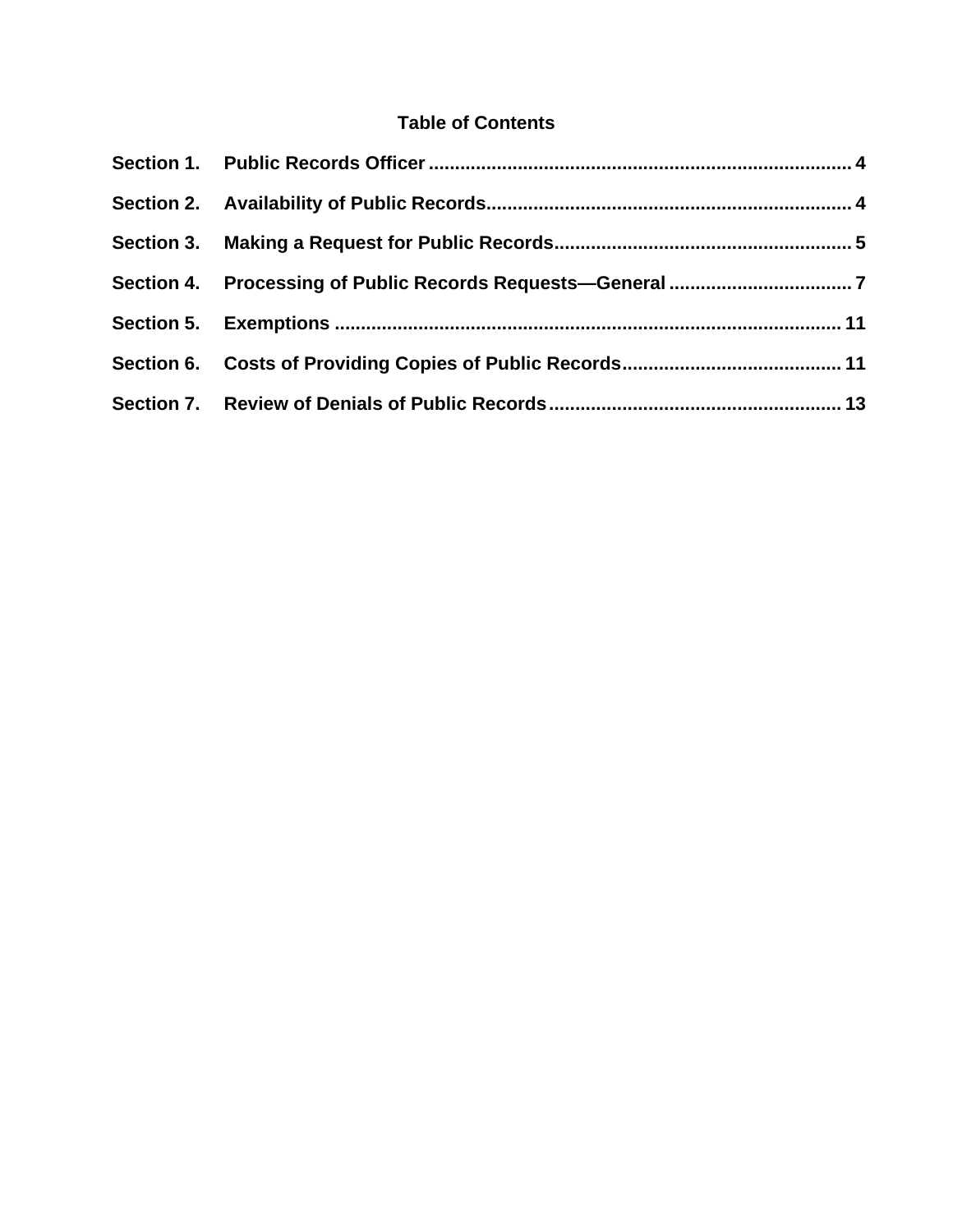#### **Policy Requirements:**

#### <span id="page-3-0"></span>**Section 1. Public Records Officer**

- **A.** PenMet Parks is a metropolitan park district formed pursuant to chapter 35.61 RCW. PenMet Parks' administrative office is currently located at 5717 Wollochet Drive NW #3, Gig Harbor, Washington98335, but is subject to change.
- **B.** Any person wishing to request access to public records of PenMet Parks or seeking assistance in making such a request should contact the PenMet Parks' public records officer at the following:

Public Records Officer Peninsula Metropolitan Park District PO Box 425 Gig Harbor, WA 98335 Tel: 253.858.3400 Fax: 253.858.3401 Email: [admin@penmetparks.org](mailto:info@penmetparks.org)

Information is also available at PenMet Parks' website at [www.penmetparks.org.](http://www.penmetparks.org/)

**C.** PenMet Parks' public records officer will oversee PenMet Parks compliance with the Public Records Act, but another PenMet Parks' staff member may assist in processing the request. Therefore, these rules will refer to the public records officer "or designee." The public records officer or designee and PenMet Parks will provide the "fullest assistance" to requestors; ensure that public records are protected from damage or disorganization; and prevent fulfilling public records requests from causing excessive interference with PenMet Parks' essential functions.

# <span id="page-3-1"></span>**Section 2. Availability of Public Records**

**A. Hours for Inspection of Records**

Public records are available for inspection and copying by appointment and during the hours PenMet Parks' administrative office is open to the public, normally Monday through Friday, 8 a.m. to 5 p.m., excluding legal holidays or other administrative office closures.

#### **B. Place of Inspection**

Records will be made available for inspection as determined by the public records officer.

#### **C. Maintenance and Organization of Records**

PenMet Parks will maintain its records in a reasonably organized manner.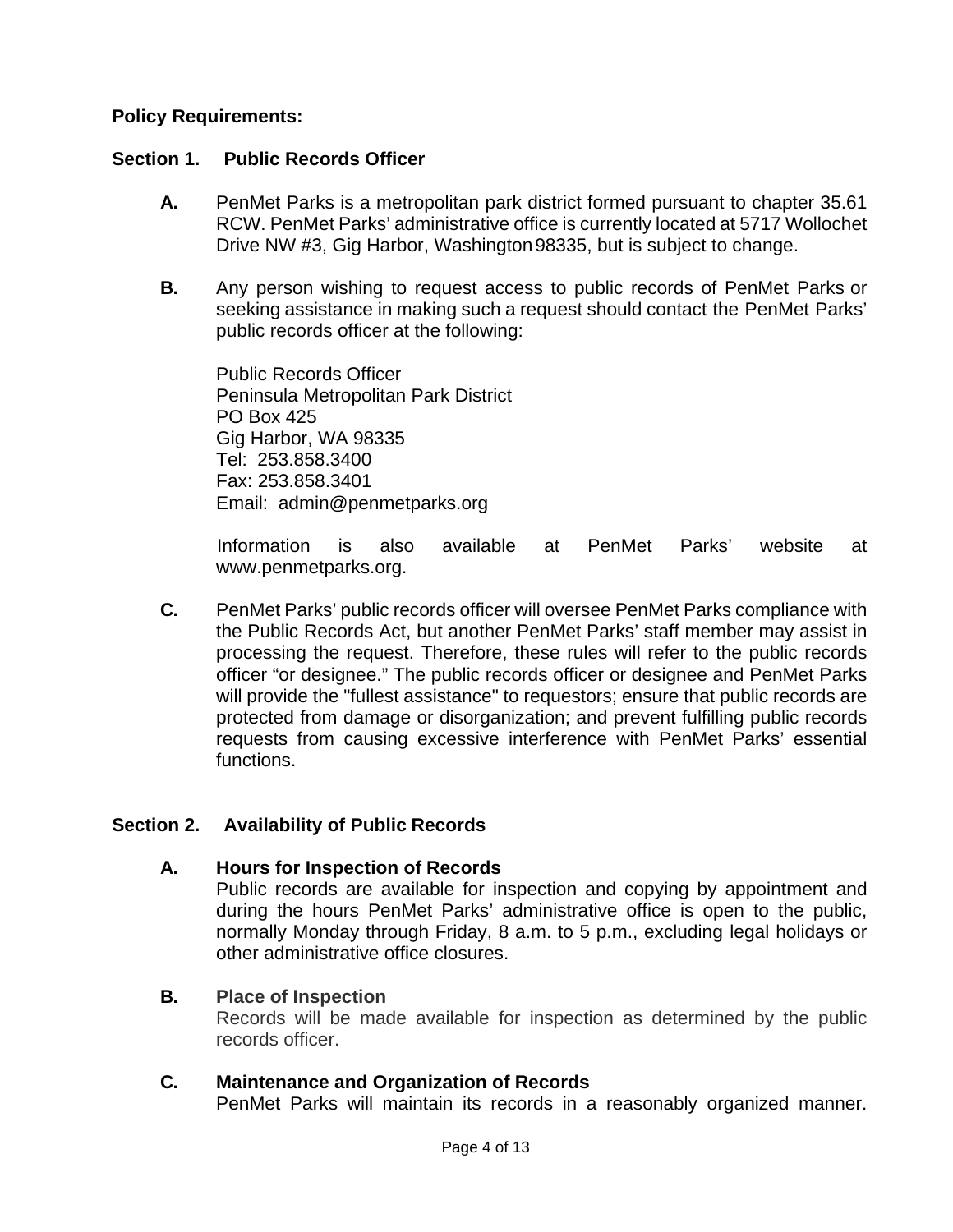PenMet Parks will take reasonable actions to protect records from damage and disorganization.

#### **D. Index of Public Records**

PenMet Parks has determined that maintaining a central index of its records is unduly burdensome, costly, and would interfere with District operations due to the number and complexity of records generated as a result of the wide range of District activities.

#### **E. Retention of Records**

PenMet Parks is not required to retain all records it creates or uses. The State Attorney General's Local Records Committee approves a general retention schedule for local agency records (including Parks, Recreation and Culture Providers) that are common to most agencies. Retention schedules vary based on the content of the record. Public records may not be destroyed per a retention schedule if a public records request or actual or anticipated litigation is pending.

#### <span id="page-4-0"></span>**Section 3. Making a Request for Public Records**

- **A. Internet Access to Records**. Many records are available on the PenMet Parks' website at [www.penmetparks.org.](http://www.penmetparks.org/) Requestors are encouraged to view records available on the website prior to submitting a records request.
- **B. Form of Request**. Any person wishing to inspect or have copies made of PenMet Parks' public records should make the request in writing to the public records officer on a PenMet Parks' request form which is available for use by requestors at the PenMet Parks Administrative office and at [www.penmetparks.org\)](http://www.penmetparks.org)/) or by letter, fax, or e-mail addressed to the public records officer, and including the following information:
	- Name of requestor;
	- Address of requestor;
	- Other contact information, including telephone number and any e-mail address;
	- Identification of the public records adequate for the public records officer or designee to locate the records; and
	- The date and time of day of the request.

It is the duty of the requester to provide the public records request to the public records officer via one of the methods described in this subsection "B". Public record requests which are not submitted via one of the methods described in this subsection "B" may not be recognized as a public records request. As a result, requests for records that are not submitted as provided in this subsection "B" are not subject to the requirements of the Public Records Act.

**C. Identifiable Record**. A requestor must request an identifiable record or class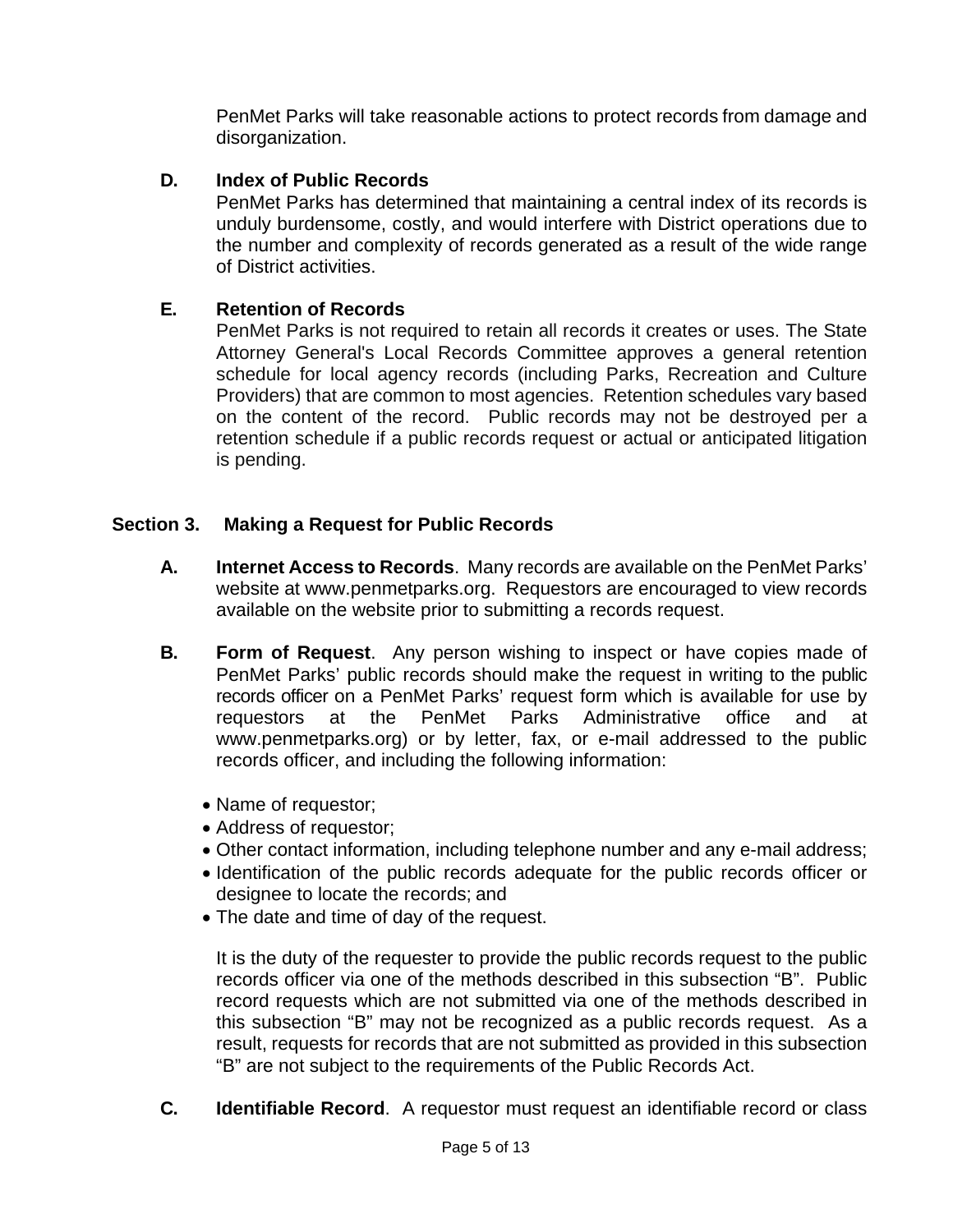of records before PenMet Parks must respond to it. An identifiable record is one in existence at the time the records request is made and that PenMet Parks' staff can locate after a reasonable search.

- **D. Prioritization of Records**. The Public Records Officer may ask a requester to prioritize the records he or she is requesting so that the most important records may be provided first. A requester need not prioritize a request.
- **E. Copies**. If the requestor wishes to have paper or electronic copies of the records made instead of simply inspecting them in the designated location at PenMet Parks' administrative office, the requestor shall so indicate on the form and make arrangements to pay for copies of the records or a deposit. See Section 6 for costs associated with providing paper or electronic copies of records.
- **F. Purpose of Request**. A requester need not state the purpose of the request. However, in an effort to clarify or prioritize a request and provide responsive records, the public records officer may inquire about the nature or scope of the request. If the request is for a list of individuals, the public records officer may ask the requester if he or she intends to use the records for a commercial purpose. PenMet Parks is not authorized to provide lists of individuals for commercial purposes. The public records officer may also seek sufficient information to determine if another statute may prohibit disclosure.
- **G. Overbroad Requests**. PenMet Parks may not deny a request for identifiable public records solely because the request is overbroad. However, PenMet Parks may seek clarification, ask the requester to prioritize the request so that the most important records are provided first, and/or communicate with the requester to limit the size and complexity of the request. PenMet Parks may also provide the responsive records in installments over time. When a request uses an inexact phrase such as "all records relating to" and declines to clarify the scope of the request, the public records officer may interpret the request to be for records which directly and fairly pertain to the topic. The phrase is inherently ambiguous and requesters are encouraged to avoid using the phrase when possible to avoid unnecessary delays. When the requester has found the records he or she is seeking, the requester should advise the public records officer that the requested records have been provided and the remainder of the request may be cancelled. A request for all or substantially all records prepared, owned, used, or retained by PenMet Parks is not a valid request for identifiable records under the Public Records Act.
- **H. Existing Records**. Records requests may only encompass existing records existing at the time of the request. They cannot be used to obtain copies of records not yet in existence or not in the possession of PenMet Parks.
- **I. Bot Request**. PenMet Parks will deny a bot request that is one of multiple requests from the requestor to the agency within a twenty-four hour period if PenMet Parks determines that responding to the multiple requests would cause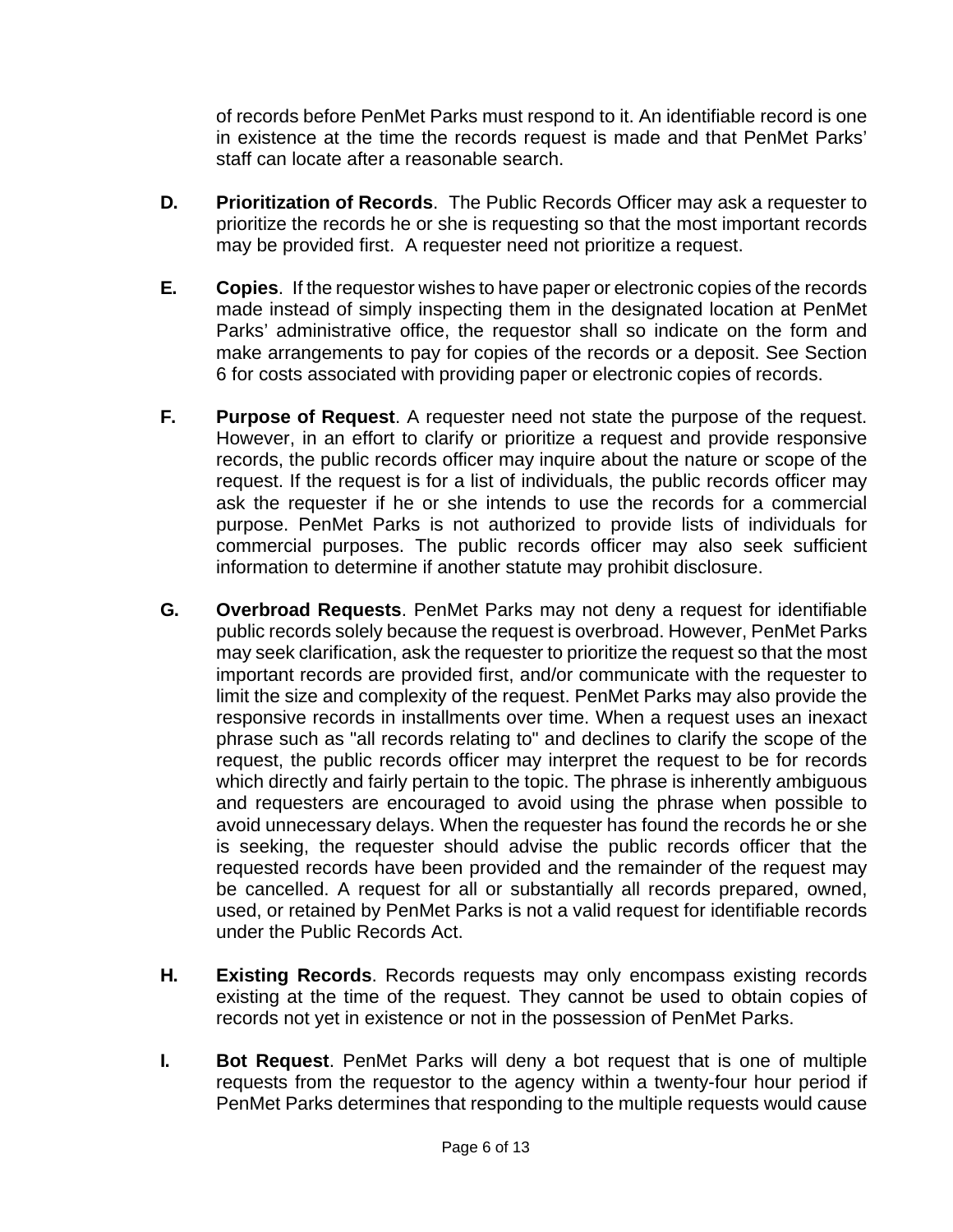excessive interference with other essential functions of PenMet Parks.

# <span id="page-6-0"></span>**Section 4. Processing of Public Records Requests—General**

# **A. Providing "Fullest Assistance"**

- (1) Mindful of the requirements of RCW 42.56.100, to the extent reasonably possible, the public records officer or designee will process requests in the order allowing the most requests to be processed in the most efficient manner. Multiple requests from a single requester may be processed consecutively if the request is for a large number of records or if the request requires significant staff time. If a requester wants a subsequent request prioritized, the requester may either withdraw the earlier request(s) or request in writing that the later request be responded to first.
- (2) Public records requests are an essential function of the Public Records Officer. PenMet Parks finds it reasonable to dedicate up to eight (8) hours per week responding to public records requests. It shall be within the discretion of the public records officer and the Executive Director to exceed such limitation if necessary.

# **B. Acknowledging Receipt of Request**

Within five (5) business days of receipt of the request, the public records officer will do one or more of the following:

- (1) Make the records available for inspection or provide copies as requested; or
- (2) Provide a hyperlink to the PenMet Parks' website to the specific record requested, except if the requestor notifies PenMet Parks that he or she cannot access records through the internet; or
- (3) Provide a reasonable estimate of when records will be available; or
- (4) If the request is unclear or does not sufficiently identify the requested records, request clarification from the requestor. Such clarification may be requested and provided by telephone. The public records officer or designee may revise the estimate of when records will be available; or
- (5) Deny the request.

# **C. Additional Time.**

If not able to fulfill the request within the 5-business-day period, the public records officer will provide a reasonable estimate of the time it will take to fully respond to the request. Additional time to provide access to records may be needed to clarify the scope of the request, locate and assemble the records, redact confidential information, prepare an exemption log, notify third party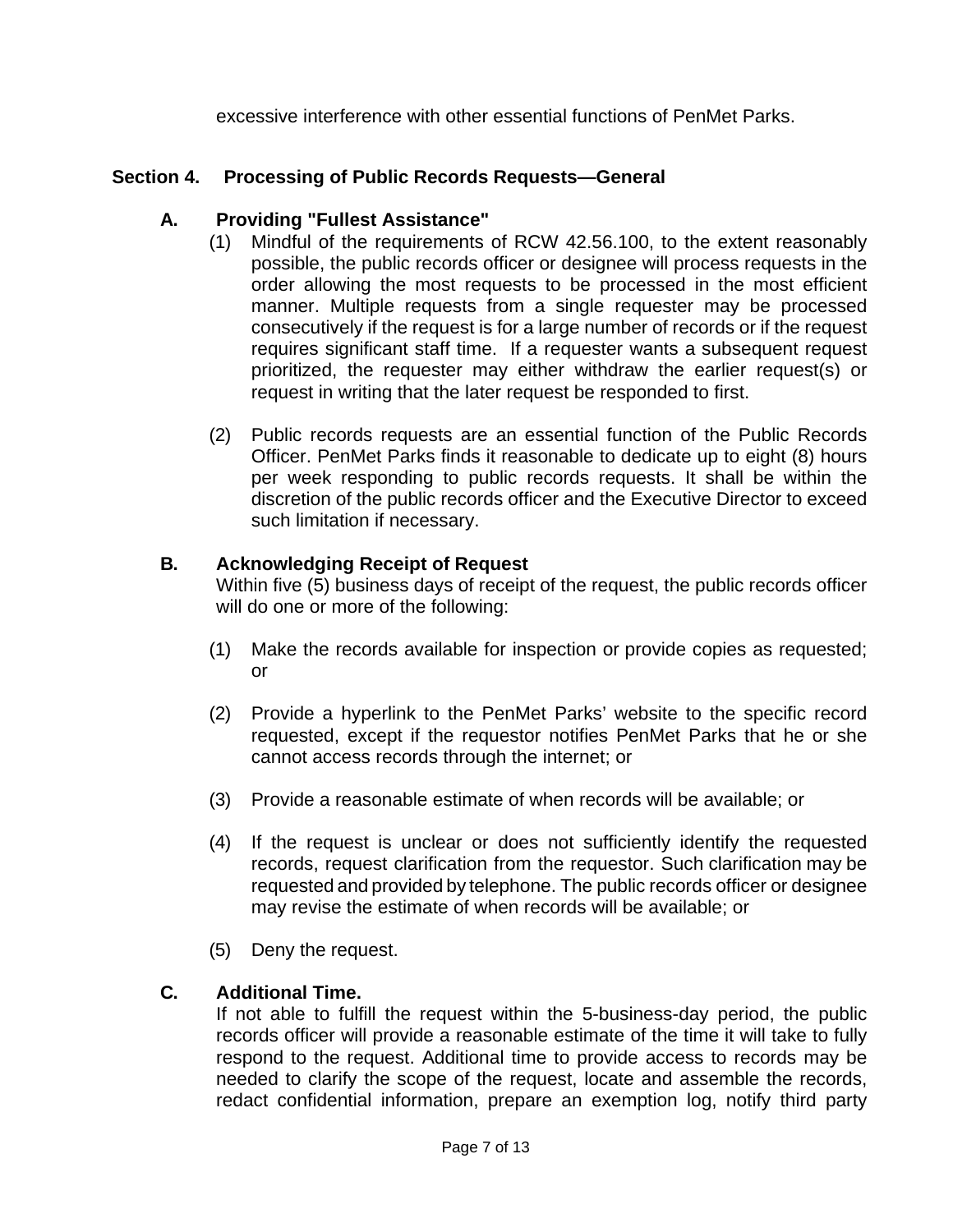persons or agencies affected by the request or consult with the District's attorney about whether any portion of the records is exempt from disclosure. The public records officer should briefly explain the basis for the time estimated to respond. Should an extension of time be necessary to fulfill the request, the public records officer will provide a revised estimate and explain the changed circumstances that make it necessary.

#### **D. Consequences of Failure to Respond**

If PenMet Parks does not respond in writing within five (5) business days of receipt of the request for disclosure, the requestor should consider contacting the public records officer to determine the reason for the failure to respond.

#### **E. Requesting Clarification.**

At the time of PenMet Parks' initial response, or subsequent to PenMet Parks' initial response, PenMet Parks may require the requester to clarify the request in order to provide PenMet Parks with information sufficient to allow PenMet Parks to determine which records are being requested and whether such records relating to the request exist. If the requester fails to respond to a PenMet Parks request to clarify the request within 30 days, and the entire request is unclear, PenMet Parks may consider the request abandoned. Otherwise, PenMet Parks will respond to those portions of the request that are clear. If PenMet Parks considers the request abandoned, it shall notify the requester that the request is closed.

# **F. Protecting Rights of Others**

In the event that the requested records contain information thatmay affect rights of others and/or may be exempt from disclosure, the public records officer may, prior to providing the records, give notice to such other persons or entities whose rights may be affected by the disclosure. The notice to the affected persons or entities will include a copy of the request. The notice is intended to make it possible for those other persons or entities to contact the requestor and ask the requestor to revise the request, or, if necessary, seek an order from a court to prevent or limit the disclosure.

#### **G. Records Exempt from Disclosure**

Some records are exempt from disclosure, in whole or in part. If PenMet Parks believes that a record is exempt from disclosure and should be withheld, the public records officer will state the specific exemption and provide a brief explanation of why the record or a portion of the record is being withheld. If only a portion of a record is exempt from disclosure, but the remainder is not exempt, the public records officer will redact the exempt portions, provide the nonexempt portions, and indicate to the requestor why portions of the record are being redacted.

#### **H. Inspection of Records**

(1) Consistent with other demands, PenMet Parks shall promptly provide space at its administrative office to inspect public records. Review of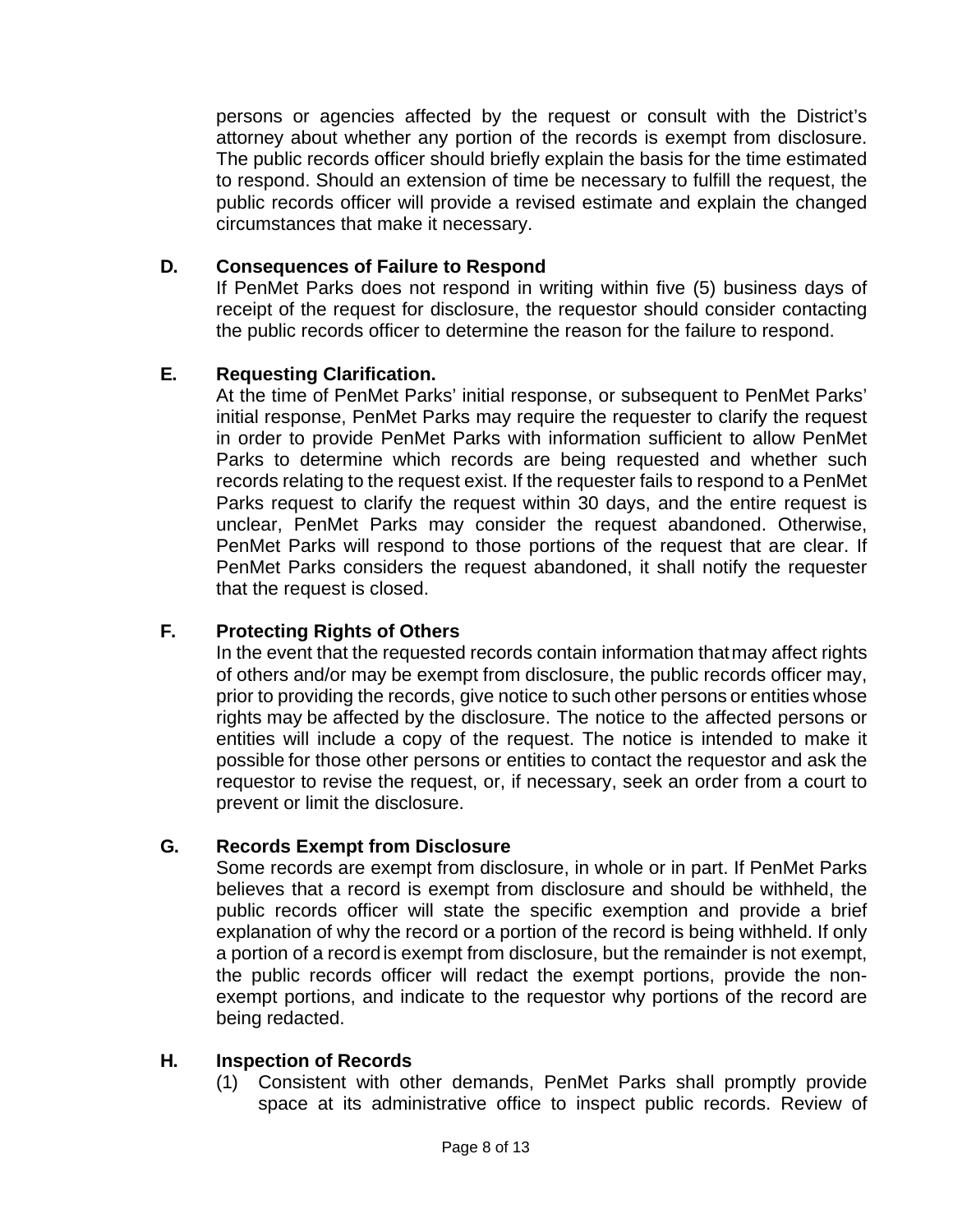original records shall be done only in the immediate presence of and under the supervision of the public records officer or designee. The public records officer may limit the maximum time allowed during any working day for supervised review to avoid excessive interference with the District's other essential functions. When the time needed for this purpose exceeds two hours, time periods on a future day or days may be assigned. A requestor shall not remove a document from the viewing area nor disassemble or alter any document.

(2) The requestor must claim or review the assembled records within thirty (30) days of PenMet Parks' notification to him or her that the records are available for inspection or copying. PenMet Parks will notify the requestor in writing of this requirementand inform the requestor that he or she should contact PenMet Parks to make arrangements to claim or review the records. If the requestor or a representative of the requestor fails to claim or review the records within the thirty (30) day period or make other arrangements, PenMet Parks may close the request and re-file the assembled records. Other public records requests can be processed ahead of a subsequent request by the same person for the same or almost identical records, which can be processed as a new request.

#### **I. Providing Copies of Records**

After inspection is complete, the requestor may identify the records he or she would like copied and the public records officer or designee shall make the copies. Copies shall be made only by a PenMet Parks' staff member.

#### **J. Providing Records in Installments**

When the request is for a large number of records, the public records officer or designee will provide access for inspection and copying in installments, if he or she reasonably determines that it would be practical to provide the records in that way. If, within thirty (30) days, the requestor fails to inspect the entire set of records or one or more of the installments, the public records officer or designee may stop searching for the remaining records and close the request.

#### **K. Completion of Inspection**

When the inspection of the requested records is complete and all requested copies are provided, the public records officer or designee will indicate that PenMet Parks has completed a diligent search for the requested records and made any located non-exempt records available for inspection. When the requested records are inspected and all requested copies are provided, the public records officer will inform the requestor that PenMet Parks has closed the request.

#### **L. Closing a Withdrawn or Abandoned Request**

When the requestor either withdraws the request or fails to fulfill his or her obligations to inspect the records or pay the deposit or final payment for the requested copies, the public records officer will close the request and indicate to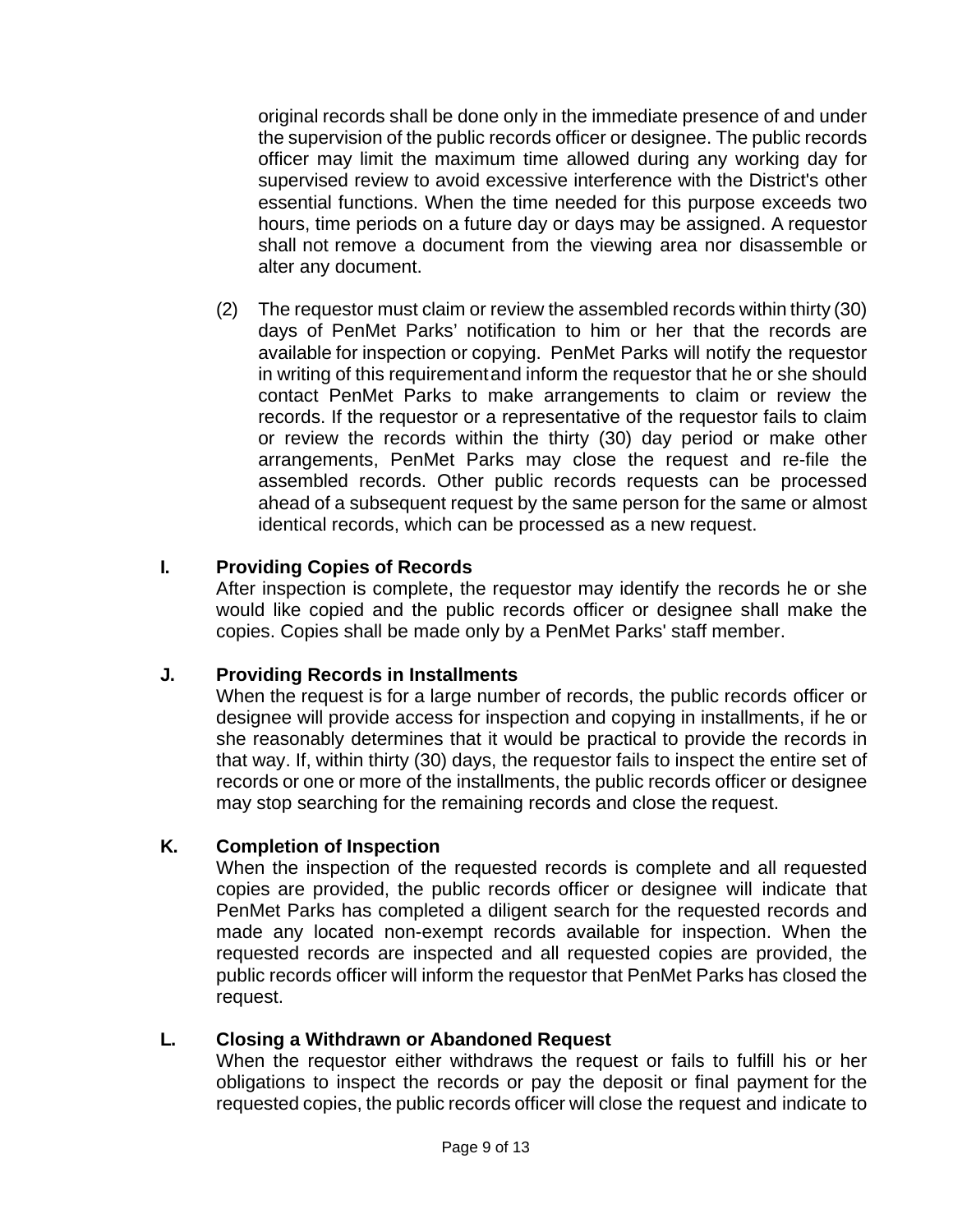the requestor that PenMet Parks has closed the request.

# **M. Later Discovered Documents**

If, after PenMet Parks has informed the requestor that it has provided all available records, PenMet Parks becomes aware of additional responsive documents existing at the time of the request, it will promptly inform the requestor of the additional documents and provide them on an expedited basis.

# **N. No Duty to Create Records.**

PenMet Parks is not obligated to create a new record to satisfy a records request; however, PenMet Parks may, in its discretion, create such a new record to fulfill the request where it may be easier for PenMet Parks to create a record responsive to the request than to collect and make available voluminous records that contain small pieces of information responsive to the request.

# **O. No Duty to Supplement Responses.**

PenMet Parks is not obligated to hold current records requests open to respond to requests for records that may be created in the future. If a public record is created or comes into the possession of PenMet Parks after a request is received by PenMet Parks, it is not responsive to the request and will not be provided. A new request must be made to obtain later-created public records.

# **P. Requests for Information.**

Requests for information are not public records requests. An agency is not required to conduct research for a requester.

# **Q. No Access to PenMet Parks' Network or Systems.**

Requestors shall not be permitted to access or "plug into" PenMet Parks' networks or systems or copy records using personal devices or equipment, such as USBs or scanners, which must be connected to PenMet Parks' equipment in order to copy records.

# **R. Request Log**

PenMet Parks will maintain a log of all public records requests submitted. The log will include at least the following information: the identify of the requestor, if known; the date the request was received; the text of the original request; any amendments or clarifications to the original request; a log describing exempted or redacted records, and the date the request was closed.

# **S. Liability**

Neither PenMet Parks nor any officer, employee, official, or custodian shall be liable, nor shall a cause of action exist, for any loss or damage based upon a release of public records if the person releasing the records acted in good faith in attempting to comply with this policy. This policy is not intended to expand or restrict the rights of disclosure or privacy as they exist under state and federal law.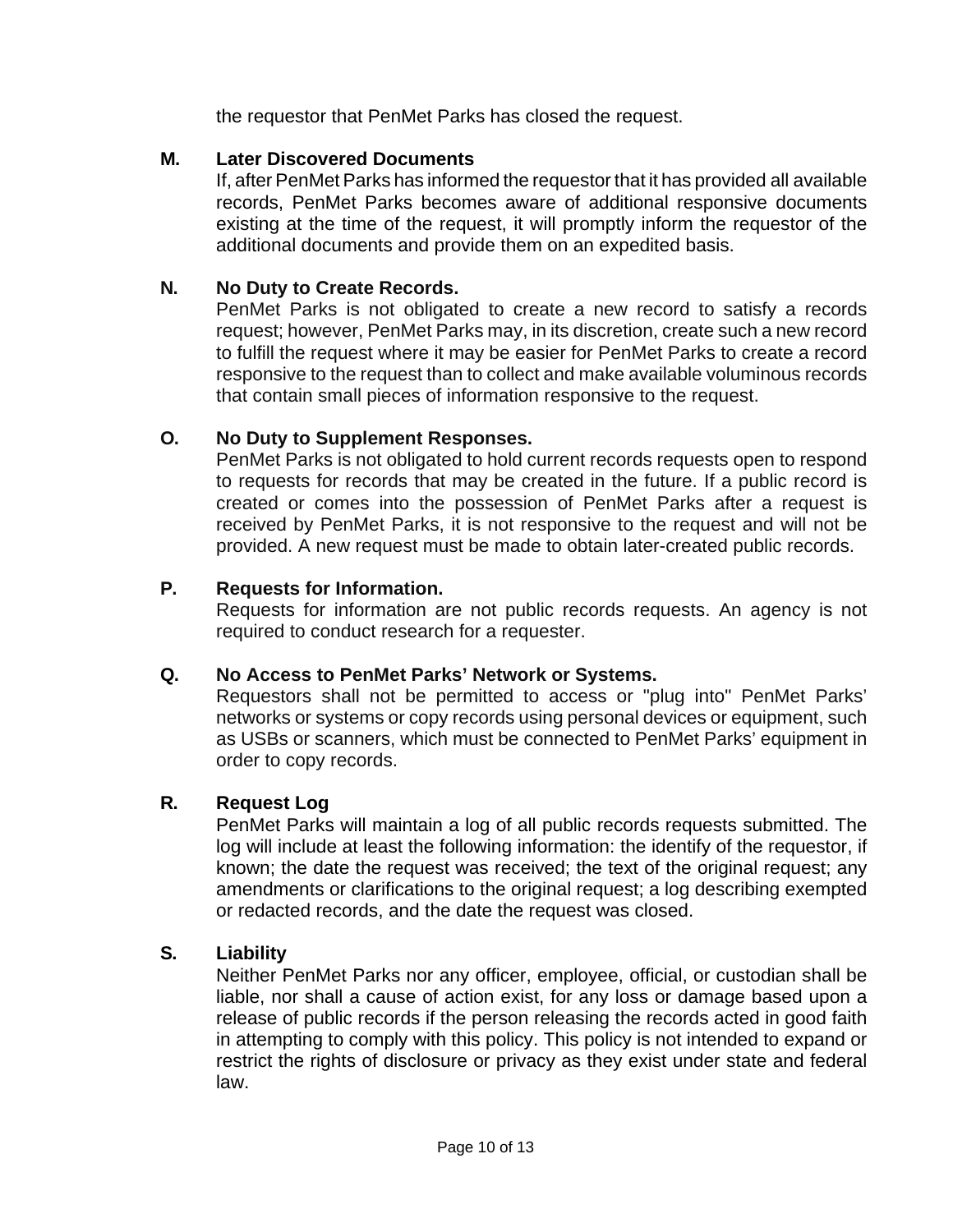# <span id="page-10-0"></span>**Section 5. Exemptions**

PenMet Parks is not required to permit public inspection and copying of records for which public disclosure of the record is prohibited, restricted or limited by state or federal statute or regulation including the following:

- **A. List of Individuals.** PenMet Parks is prohibited by statute from disclosing lists of individuals for commercial purposes.
- **B. Exempt Records.** The Public Records Act provides that a number of document types and information are prohibited from being disclosed or are exempt from public inspection and copying.
- **C. Other Statutes.** In addition, other statutes may exempt or prohibit disclosure of other documents and information.
- **D. List of Exemptions.** The Municipal Research and Services Center maintains an up-to-date list of current exemptions and prohibitions on their website at [www.mrsc.com.](http://www.mrsc.com/) The Public Records Exemptions Accountability Committee (Sunshine Committee) also created a list of the statutory exemptions and prohibitions from public records disclosure which is available at atg.wa.gov/sunshine-committee.

# <span id="page-10-1"></span>**Section 6. Costs of Providing Copies of Public Records**

#### **A. Inspection**

There is no fee for inspecting public records.

# **B. Basis for Costs / Charges**

PenMet Parks' actual cost of copying and delivery of a record(s) in each instance would be unduly burdensome to calculate because of the changing variables such as the staff salaries, benefits and other general administrative or overhead expenses incurred by PenMet Parks in fulfilling a specific request, the cost of the medium in which the record(s) is delivered (i.e., paper, CD, etc.) and the cost of the equipment necessary to produce the record on the desired medium. As a result, the costs charged by PenMet Parks are based on the rates provided by statute.

# **C. Costs for Paper Copies of Records**

- (1) PenMet Parks charges \$0.15 per page for a photocopy of a record and \$0.15 per page for printed copies of electronic records selected by a requestor.
- (2) Before beginning to make the copies, the public records officer or designee may require a deposit of up to ten percent (10%) of the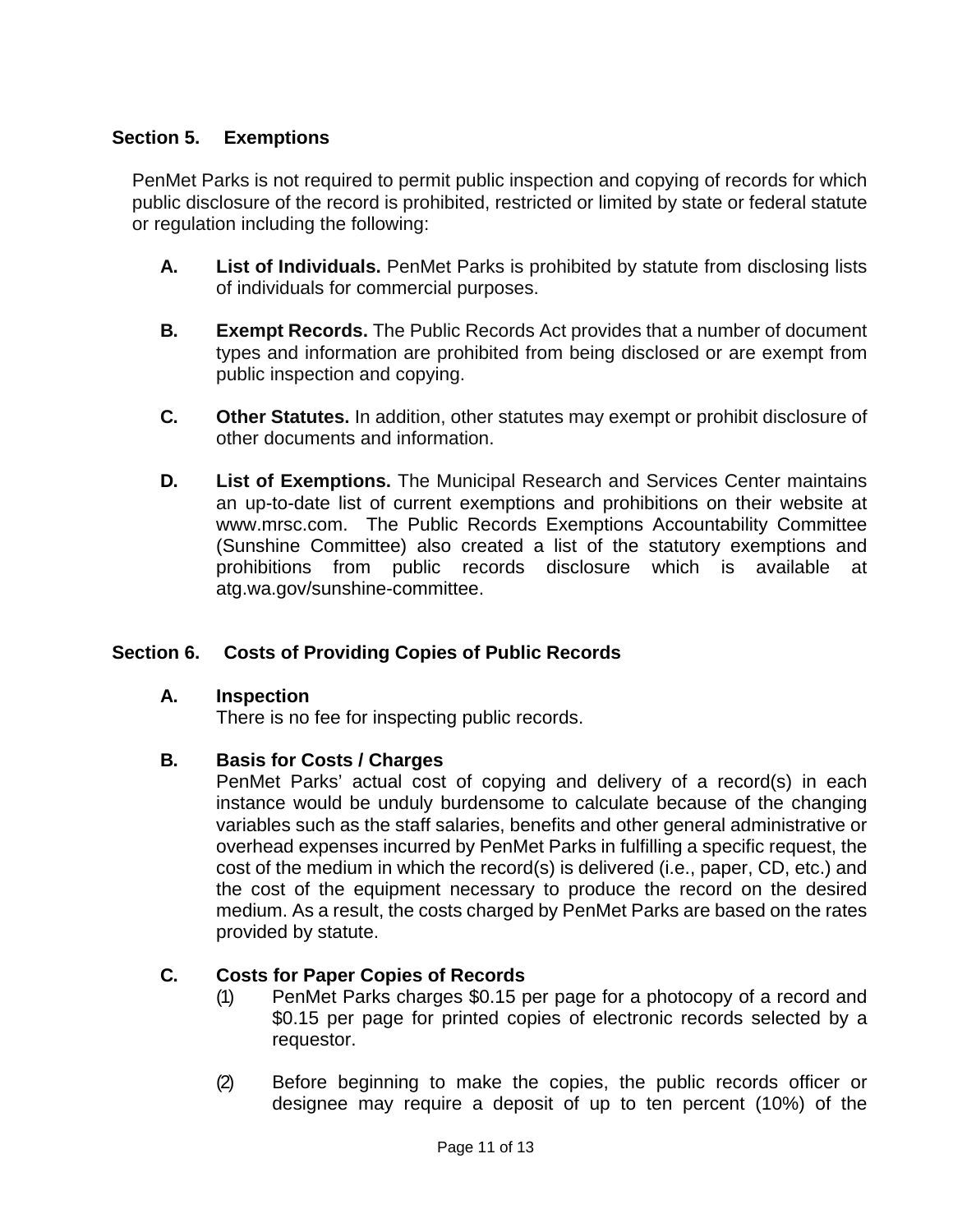estimated costs of copying all the records selected by the requestor. The public records officer or designee may also require the payment of the remainder of the copying costs before providing all the records, or the payment of the costs of copying an installment of the records before providing that installment. PenMet Parks will not charge sales tax when it makes paper copies of public records.

# **D. Costs for Electronic Copies of Records**

- (1) With respect to electronic copies of records, PenMet Parks charges as follows:
	- a. \$0.10 per page for records scanned into electronic format;
	- b. \$0.05 per each four (4) electronic files or attachment uploaded to email, cloud-based data storage service, or other means of electronic delivery; and
	- c. \$0.10 per gigabyte for the transmission of records in an electronic format.
- (2) Before beginning the request, the public records officer or designee may require a deposit of up to ten percent (10%) of the estimated costs of providing all the records selected by the requestor. The public records officer or designee may require a deposit of up to ten percent (10%) of the estimated customized service charge costs for the use of information technology expertise to prepare data compilations or provide customized electronic access services that are not otherwise used by the agency. The public records officer or designee may also require the payment of the remainder of the costs before providing all the records, or the payment of the costs of providing an installment of the records, before providing that installment. PenMet Parks will not charge sales tax when it makes electronic copies of public records.

# **E. Costs of Mailing**

PenMet Parks may also charge the actual costs of any digital storage media or device provided by PenMet Parks, the actual cost of any container or envelope used to mail the copies to the requestor, and the actual postage or delivery charge.

# **F. Customized Service Charge**

(1) In addition to the charge imposed for providing copies of public records, PenMet Parks may include a customized service charge. A customized service charge may only be imposed if the request requires the use of information technology expertise to prepare data compilations, or provide customized electronic access services when such compilations and customized access services are not used by PenMet Parks for other purposes.